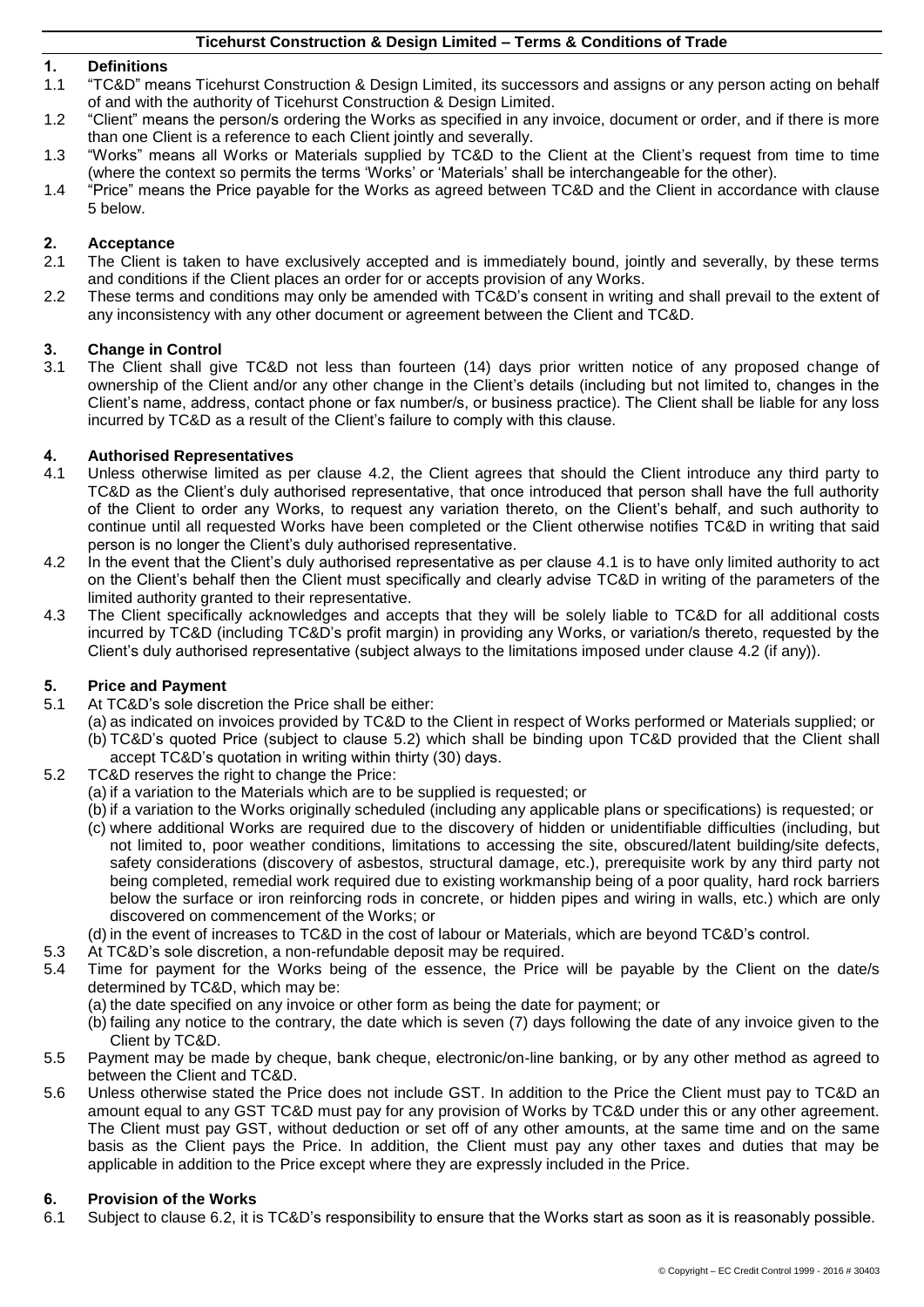- <span id="page-1-0"></span>6.2 The Works commencement date will be put back and the completion date extended by whatever time is reasonable in the event that TC&D claims an extension of time (by giving the Client written notice) where completion is delayed by an event beyond TC&D's control, including but not limited to any failure by the Client to:
	- (a) make a selection; or
	- (b) have the site ready for the Works; or
	- (c) notify TC&D that the site is ready.
- 6.3 Any time specified by TC&D for provision of the Works is an estimate only and TC&D will not be liable for any loss or damage incurred by the Client as a result of any delay. However, both parties agree that they shall make every endeavour to enable the Works to be provided at the time and place as was arranged between both parties. In the event that TC&D is unable to provide the Works as agreed solely due to any action or inaction of the Client then TC&D shall be entitled to charge a reasonable fee for re-providing the Works at a later time and date.

## **7. Risk**

- Unless specified by TC&D in writing, TC&D shall not be obligated to maintain a contract works insurance policy for the Works, and the Client acknowledges that they shall be responsible to arrange insurance:
	- (a) for the Works against loss or damage for not less than the total of the Price; and
	- (b) for full replacement value against loss or damage to the Client's existing structure made available to enable performance of the Works or adjacent to the Works and against loss or damage to the Client's contents; and
	- (c) against consequential loss arising from loss or damage to the Client's existing structures made available for the Works to be carried out.
- 7.2 TC&D may at its discretion notify the Client that it requires to store at the work site Materials, fittings and appliances, or plant and tools required for the Works, in which event the Client shall supply TC&D a safe area for storage and shall take all reasonable efforts to protect all items so stored from possible destruction, theft or damage. In the event that any such items are destroyed, stolen or damaged then the cost of repair or replacement shall be the Client's responsibility.
- 7.3 Any advice, recommendation, information, assistance or service provided by TC&D in relation to Works provided is given in good faith, is based on TC&D's own knowledge and experience and shall be accepted without liability on the part of TC&D and it shall be the responsibility of the Client to confirm the accuracy and reliability of the same in light of the use to which the Client makes or intends to make of the Works.

#### **8. Dimensions, Plans and Specifications**

- 8.1 All customary building industry tolerances shall apply to the dimensions and measurements of the Works unless TC&D and the Client agree otherwise in writing.
- 8.2 TC&D shall be entitled to rely on the accuracy of any plans, specifications and other information provided by the Client or the Client's representative.
- 8.3 If the giving of a quotation for the provision of the Works involves TC&D estimating measurements and quantities, it shall be the responsibility of the Client to verify the accuracy thereof before the Client accepts such quotation. Should the Client require any changes to the estimated measurements and quantities, the Client shall request such changes in writing before acceptance of the quotation.

#### **9. Access**

9.1 The Client shall ensure that TC&D has clear and free access to the work site at all times to enable them to undertake the Works. TC&D shall not be liable for any loss or damage to the site (including, without limitation, damage to pathways, driveways and concreted or paved or grassed areas) unless due to the negligence of TC&D.

#### **10. Underground Locations**

- <span id="page-1-1"></span>10.1 Prior to TC&D commencing the Works the Client must advise TC&D of the precise location of all underground services on the site and clearly mark the same. The underground mains and services the Client must identify include, but are not limited to, electrical services, gas services, sewer services, pumping services, sewer connections, sewer sludge mains, water mains, irrigation pipes, telephone cables, fibre optic cables, oil pumping mains, and any other services that may be on site.
- 10.2 Whilst TC&D will take all care to avoid damage to any underground services the Client agrees to indemnify TC&D in respect of all and any liability claims, loss, damage, costs and fines as a result of damage to services not precisely located and notified as per clause [10.1.](#page-1-1)

#### **11. Compliance with Laws**

- 11.1 The Client and TC&D shall comply with the provisions of all statutes, regulations and bylaws of government, local and other public authorities that may be applicable to the Works, including any occupational health and safety laws relating to building/construction sites and any other relevant safety standards or legislation.
- 11.2 The Client shall obtain (at the expense of the Client) all licenses and approvals that may be required for the Works.

## **12. Title**

- <span id="page-1-2"></span>12.1 TC&D and the Client agree that ownership of the Materials shall not pass until: (a) the Client has paid TC&D all amounts owing to TC&D; and
	- (b) the Client has met all of its other obligations to TC&D.
- 12.2 Receipt by TC&D of any form of payment other than cash shall not be deemed to be payment until that form of payment has been honoured, cleared or recognised, and until then TC&D's rights or ownership in regards to the Materials, and this agreement, shall continue.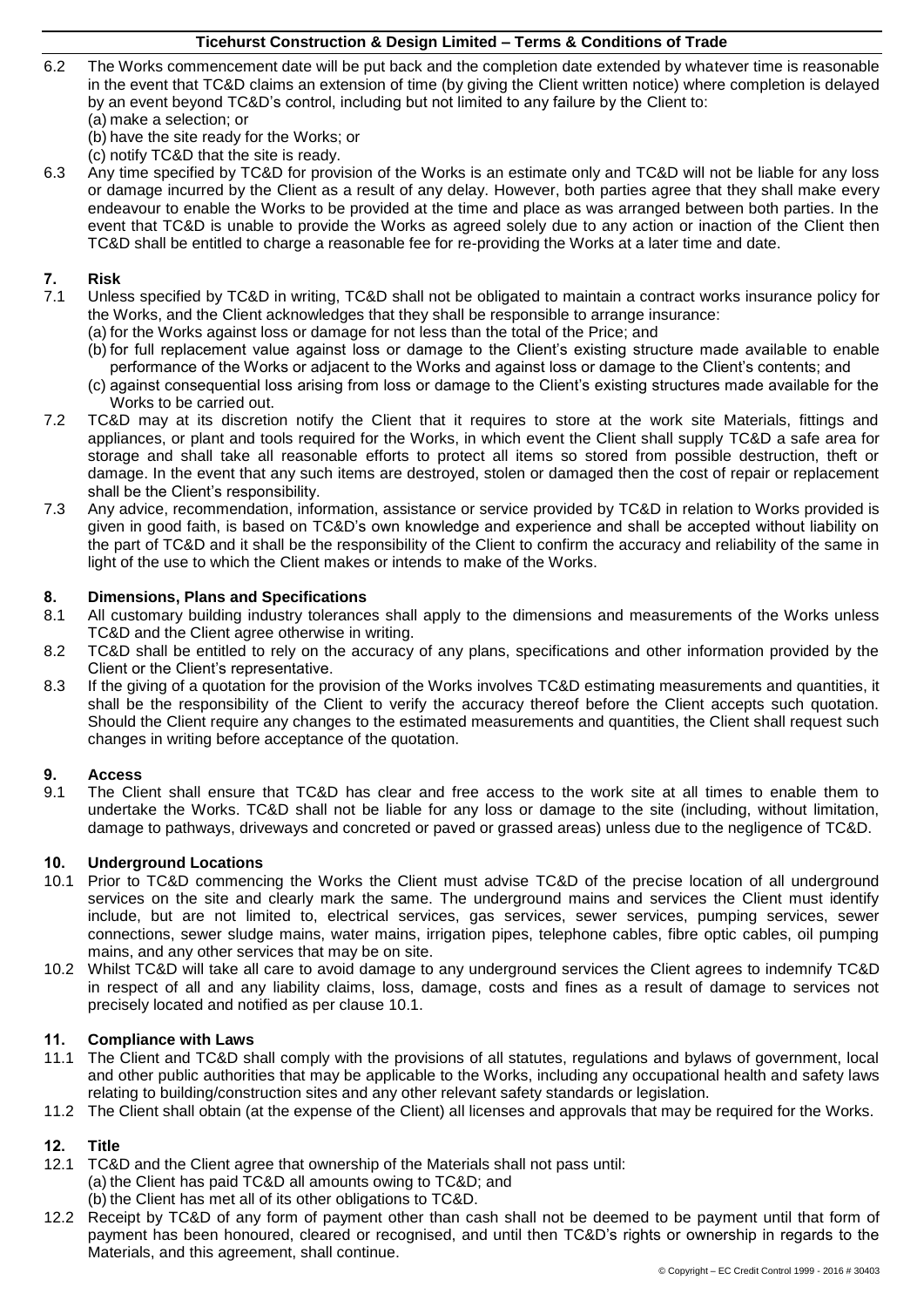12.3 It is further agreed that:

- (a) until ownership of the Materials passes to the Client in accordance with clause [12.1](#page-1-2) that the Client is only a bailee of the Materials and unless the Materials have become fixtures must return the Materials to TC&D on request.
- (b) the Client holds the benefit of the Client's insurance of the Materials on trust for TC&D and must pay to TC&D the proceeds of any insurance in the event of the Materials being lost, damaged or destroyed. The production of these terms and conditions by TC&D shall be sufficient evidence of TC&D's rights to receive the insurance proceeds direct from the insurer without the need for any person dealing with TC&D to make further enquiries.
- (c) the Client must not sell, dispose, or otherwise part with possession of the Materials other than in the ordinary course of business and for market value. If the Client sells, disposes or parts with possession of the Materials then the Client must hold the proceeds of any such act on trust for TC&D and must pay or deliver the proceeds to TC&D on demand.
- (d) unless the Materials have become fixtures the Client irrevocably authorises TC&D to enter any premises where TC&D believes the Materials are kept and recover possession of the Materials.
- (e) TC&D may commence proceedings to recover the Price notwithstanding that ownership of the Materials has not passed to the Client.

## **13. Personal Property Securities Act 1999 ("PPSA")**

- <span id="page-2-0"></span>13.1 Upon assenting to these terms and conditions in writing the Client acknowledges and agrees that: (a) these terms and conditions constitute a security agreement for the purposes of the PPSA; and
	- (b) a security interest is taken in all Materials and/or collateral (account) being a monetary obligation of the Client
	- to TC&D for Works previously provided (if any) and that will be provided in the future by TC&D to the Client.
- 13.2 The Client undertakes to:
	- (a) sign any further documents and/or provide any further information (such information to be complete, accurate and up-to-date in all respects) which TC&D may reasonably require to register a financing statement or financing change statement on the Personal Property Securities Register;
	- (b) indemnify, and upon demand reimburse, TC&D for all expenses incurred in registering a financing statement or financing change statement on the Personal Property Securities Register or releasing any registration made thereby;
	- (c) not register a financing change statement or a change demand without the prior written consent of TC&D.
- 13.3 TC&D and the Client agree that nothing in sections 114(1)(a), 133 and 134 of the PPSA shall apply to these terms and conditions.
- 13.4 The Client waives its rights as a debtor under sections 116, 120(2), 121, 125, 126, 127, 129, 131 and 132 of the PPSA.
- <span id="page-2-1"></span>13.5 Unless otherwise agreed to in writing by TC&D, the Client waives its right to receive a verification statement in accordance with section 148 of the PPSA.
- 13.6 The Client shall unconditionally ratify any actions taken by TC&D under clauses [13.1](#page-2-0) to [13.5.](#page-2-1)

## <span id="page-2-2"></span>**14. Security and Charge**

- 14.1 In consideration of TC&D agreeing to provide the Works, the Client charges all of its rights, title and interest (whether joint or several) in any land, realty or other assets capable of being charged, owned by the Client either now or in the future, to secure the performance by the Client of its obligations under these terms and conditions (including, but not limited to, the payment of any money).
- 14.2 The Client indemnifies TC&D from and against all TC&D's costs and disbursements including legal costs on a solicitor and own client basis incurred in exercising TC&D's rights under this clause.
- 14.3 The Client irrevocably appoints TC&D and each director of TC&D as the Client's true and lawful attorney/s to perform all necessary acts to give effect to the provisions of this clause [14](#page-2-2) including, but not limited to, signing any document on the Client's behalf.

#### **15. Client's Disclaimer**

15.1 The Client hereby disclaims any right to rescind, or cancel any contract with TC&D or to sue for damages or to claim restitution arising out of any inadvertent misrepresentation made to the Client by TC&D and the Client acknowledges that the Works are bought relying solely upon the Client's skill and judgment.

## **16. Defects, Errors and Omissions**

- <span id="page-2-3"></span>16.1 The Client shall inspect the Works on completion and shall within thirty (30) days of such time (being of the essence) notify TC&D of any alleged defect, error or omission, shortage in quantity, damage or failure to comply with the description or quote. The Client shall afford TC&D an opportunity to inspect the Works within a reasonable time following such notification if the Client believes the Works are defective in any way. If the Client shall fail to comply with these provisions the Works shall be presumed to be free from any defect or damage. For defective Works, which TC&D has agreed in writing that the Client is entitled to reject, TC&D's liability is limited to either (at TC&D's discretion) rectifying or re-providing the Works.
- 16.2 Materials will not be accepted for return other than in accordance with [16.1](#page-2-3) above.

## **17. Warranties**

<span id="page-2-4"></span>17.1 Subject to the conditions of warranty set out in clause [17.2,](#page-3-0) TC&D warrants that if any defect in any workmanship of TC&D becomes apparent and is reported to TC&D within three (3) months of the date of completion (time being of the essence) then TC&D will either (at TC&D's sole discretion) replace or remedy the workmanship.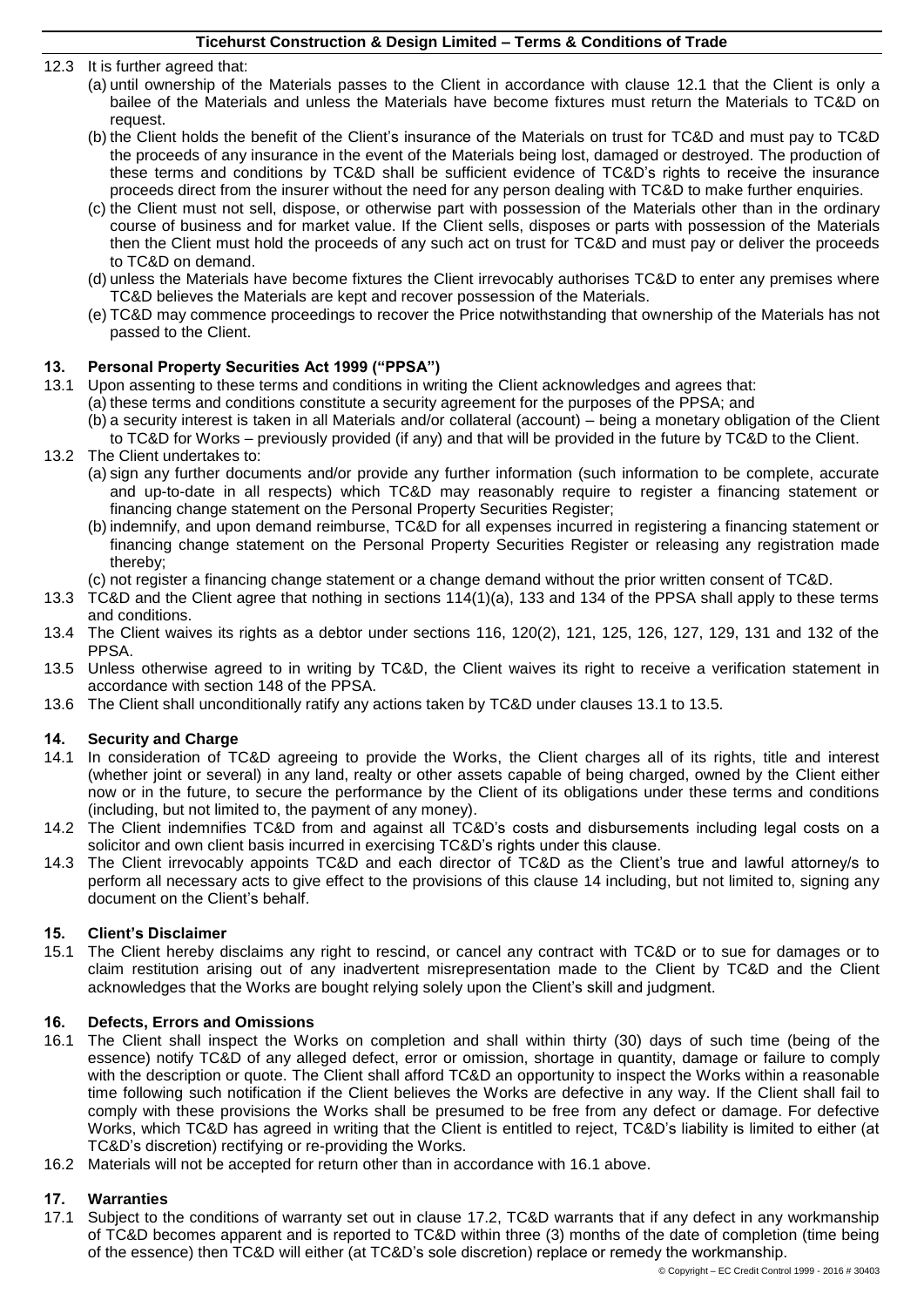- <span id="page-3-0"></span>17.2 The conditions applicable to the warranty given by clause [17.1](#page-2-4) are:
	- (a) the warranty shall not cover any defect or damage which may be caused or partly caused by or arise through: (i) failure on the part of the Client to properly maintain the Works; or
		- (ii) failure on the part of the Client to follow any instructions or guidelines provided by TC&D; or
		- (iii)any use of the Works otherwise than for any application specified on a quote or order form; or
		- (iv)the continued use of the Works after any defect becomes apparent or would have become apparent to a reasonably prudent operator or user; or
		- (v) fair wear and tear, any accident or act of God.
	- (b) the warranty shall cease and TC&D shall thereafter in no circumstances be liable under the terms of the warranty if the workmanship is repaired, altered or overhauled without TC&D's consent.
	- (c) in respect of all claims TC&D shall not be liable to compensate the Client for any delay in either replacing or remedying the workmanship or in properly assessing the Client's claim.
- 17.3 For Materials not manufactured by TC&D, the warranty shall be the current warranty provided by the manufacturer of the Materials. TC&D shall not be bound by nor be responsible for any term, condition, representation or warranty other than that which is given by the manufacturer of the Materials.
- 17.4 TC&D will use reasonable endeavours to match new Materials to existing Materials. However, the parties recognise that it may not be possible to provide an exact matching of Materials and in such event there shall be no claim against TC&D.
- 17.5 In the case of second hand Materials, the Client acknowledges that they have had full opportunity to inspect the same and that they accept the same with all faults and that no warranty is given by TC&D as to the quality or suitability for any purpose and any implied warranty, statutory or otherwise, is expressly excluded. TC&D shall not be responsible for any loss or damage to the Materials, or caused by the Materials, or any part thereof however arising.

#### **18. Intellectual Property**

- 18.1 Where TC&D has designed, drawn, written plans or a schedule of Works, or created any Materials for the Client, then the copyright in all such designs, drawings, documents, plans, schedules and products shall remain vested in TC&D, and shall only be used by the Client at TC&D's discretion.
- 18.2 The Client warrants that all designs, specifications or instructions given to TC&D will not cause TC&D to infringe any patent, registered design or trademark in the execution of the Client's order and the Client agrees to indemnify TC&D against any action taken by a third party against TC&D in respect of any such infringement.
- 18.3 The Client agrees that TC&D may (at no cost) use for the purposes of marketing or entry into any competition, any documents, designs, drawings, plans or Materials which TC&D has created for, or any digital media of the Works which TC&D has provided to, the Client.

#### **19. Default and Consequences of Default**

- 19.1 Interest on overdue invoices shall accrue daily from the date when payment becomes due, until the date of payment, at a rate of two and a half percent (2.5%) per calendar month (and at TC&D's sole discretion such interest shall compound monthly at such a rate) after as well as before any judgment.
- 19.2 If the Client owes TC&D any money the Client shall indemnify TC&D from and against all costs and disbursements incurred by TC&D in recovering the debt (including but not limited to internal administration fees, legal costs on a solicitor and own client basis, TC&D's collection agency costs, and bank dishonour fees).
- 19.3 Without prejudice to any other remedies TC&D may have, if at any time the Client is in breach of any obligation (including those relating to payment) under these terms and conditions TC&D may suspend or terminate the provision of Works to the Client. TC&D will not be liable to the Client for any loss or damage the Client suffers because TC&D has exercised its rights under this clause.
- 19.4 Without prejudice to TC&D's other remedies at law TC&D shall be entitled to cancel all or any part of any order of the Client which remains unfulfilled and all amounts owing to TC&D shall, whether or not due for payment, become immediately payable if:
	- (a) any money payable to TC&D becomes overdue, or in TC&D's opinion the Client will be unable to make a payment when it falls due;
	- (b) the Client becomes insolvent or bankrupt, convenes a meeting with its creditors or proposes or enters into an arrangement with creditors, or makes an assignment for the benefit of its creditors; or
	- (c) a receiver, manager, liquidator (provisional or otherwise) or similar person is appointed in respect of the Client or any asset of the Client.

#### **20. Cancellation**

- 20.1 TC&D may cancel any contract to which these terms and conditions apply or cancel provision of the Works at any time before the Works have commenced by giving written notice to the Client. On giving such notice TC&D shall repay to the Client any sums paid in respect of the Price, less any amounts owing by the Client to TC&D for Materials already provided. TC&D shall not be liable for any loss or damage whatsoever arising from such cancellation.
- 20.2 In the event that the Client cancels the provision of the Works the Client shall be liable for any and all loss incurred (whether direct or indirect) by TC&D as a direct result of the cancellation (including, but not limited to, any loss of profits).
- 20.3 Cancellation of orders for Materials made to the Client's specifications, or for non-stocklist items, will definitely not be accepted once production has commenced, or an order has been placed.